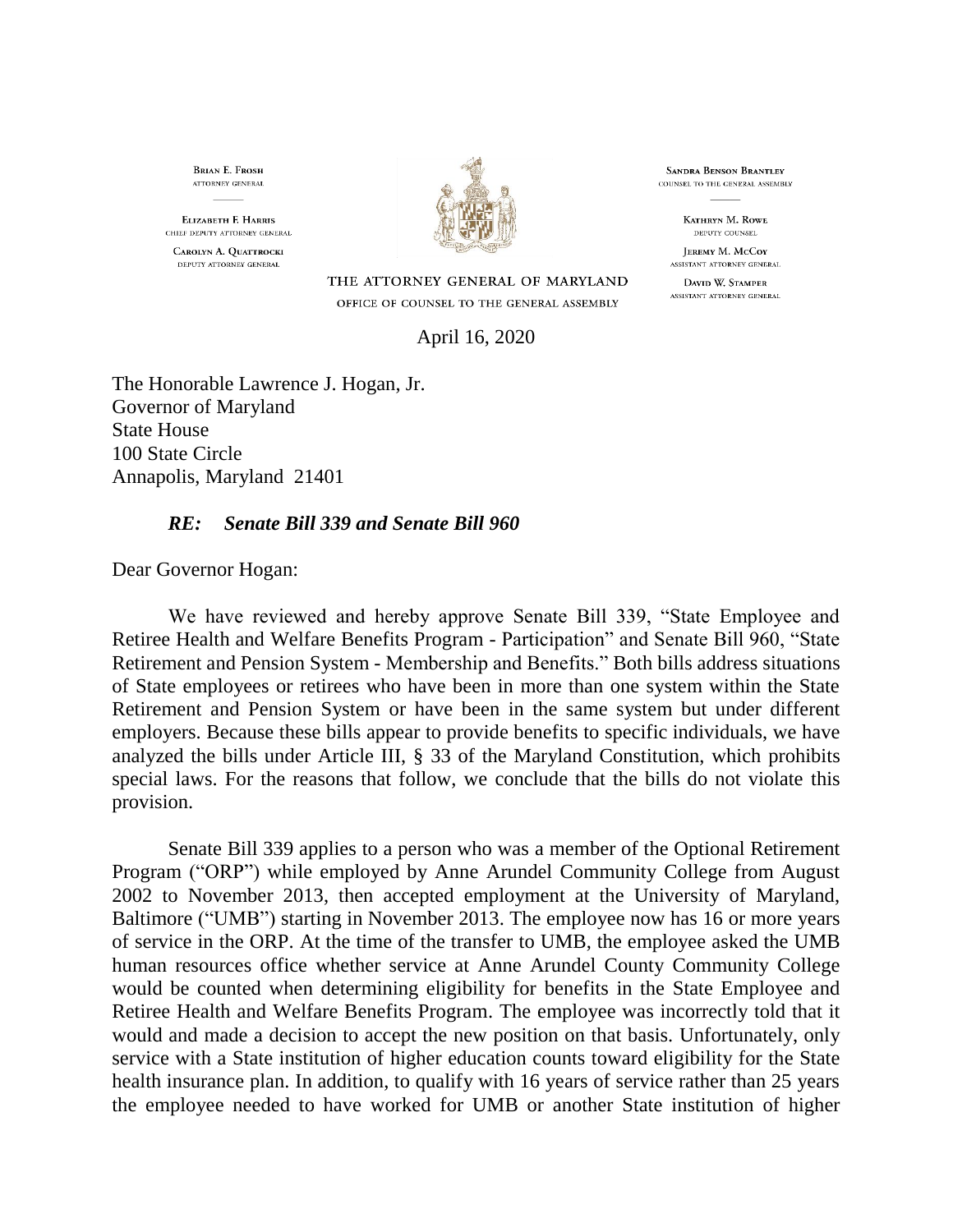The Honorable Lawrence J. Hogan, Jr. April 16, 2020 Page 2

education prior to July 1, 2011 because the law changed at that point. UMB does not deny that the employee was given incorrect advice. To address this problem, the bill requires that the calculation of service include the employee's time at Anne Arundel Community College and that the employee be considered as having begun service on or before June 30, 2011.

Senate Bill 960 addresses the retirement of three individuals with completely separate issues. As introduced, the bill addressed the situation of an Assistant Attorney General ("AAG") who was initially assigned to the Department of Transportation and enrolled in the Employees' Pension System ("EPS"). The AAG was later assigned to work on higher education issues and was transferred into the personnel system of the University System of Maryland and elected to participate in the ORP. Subsequently, while continuing to work on higher education issues the AAG was transferred to the State Personnel Management System and resumed participation in the EPS. The AAG then withdrew their accumulated contributions to the ORP. These changes do not reflect actual changes in employment: the individual was an AAG the entire time, but there were changes in the source of payment between the Office of the Attorney General and the clients. Section 2 of the bill provides that the AAG "may not participate in the Optional Retirement Program on or after July 1, 2020," Section 2(c), thus permitting a return to EPS.

Section 3 of Senate Bill 960 was added by amendment in the Senate. It covers an individual who started working for the Carroll County Community College and elected to participate in the ORP in 2007. The employee then worked for the Maryland Department of Health and enrolled in EPS as a condition of employment and later transferred to the Department of Human Services, remaining in EPS. Subsequently, the individual began working for the Higher Education Commission in late 2019 and was reenrolled in the ORP as required by State Personnel and Pensions Article ("SP"), § 30-307(b)(1). The bill requires the individual to "resume membership in the [EPS] on June 1, 2020," which has the effect of permitting the employee to leave ORP for EPS on June 1, 2020.

Finally, Section 4 of the bill was added by amendment in the House. It covers an individual who was a public school teacher and a member of the Teachers' Pension System ("TPS") and retired from TPS July 1 of 2019. Unknown to the State Retirement Agency, the individual was a member of EPS at the time of her retirement as she had been elected town commissioner in 2015. This second position should have prevented her retirement under SP § 23-407(d). This issue has come up in other cases, s*ee* Bill Review Letter on House Bill 62 and Senate Bill 119 of 2019, but general legislation is not currently advisable until the IRS issues final normal retirement age regulations. Section 4 exempts the individual from the 45 day break requirement of SP § 23-407(d), requires the employee to